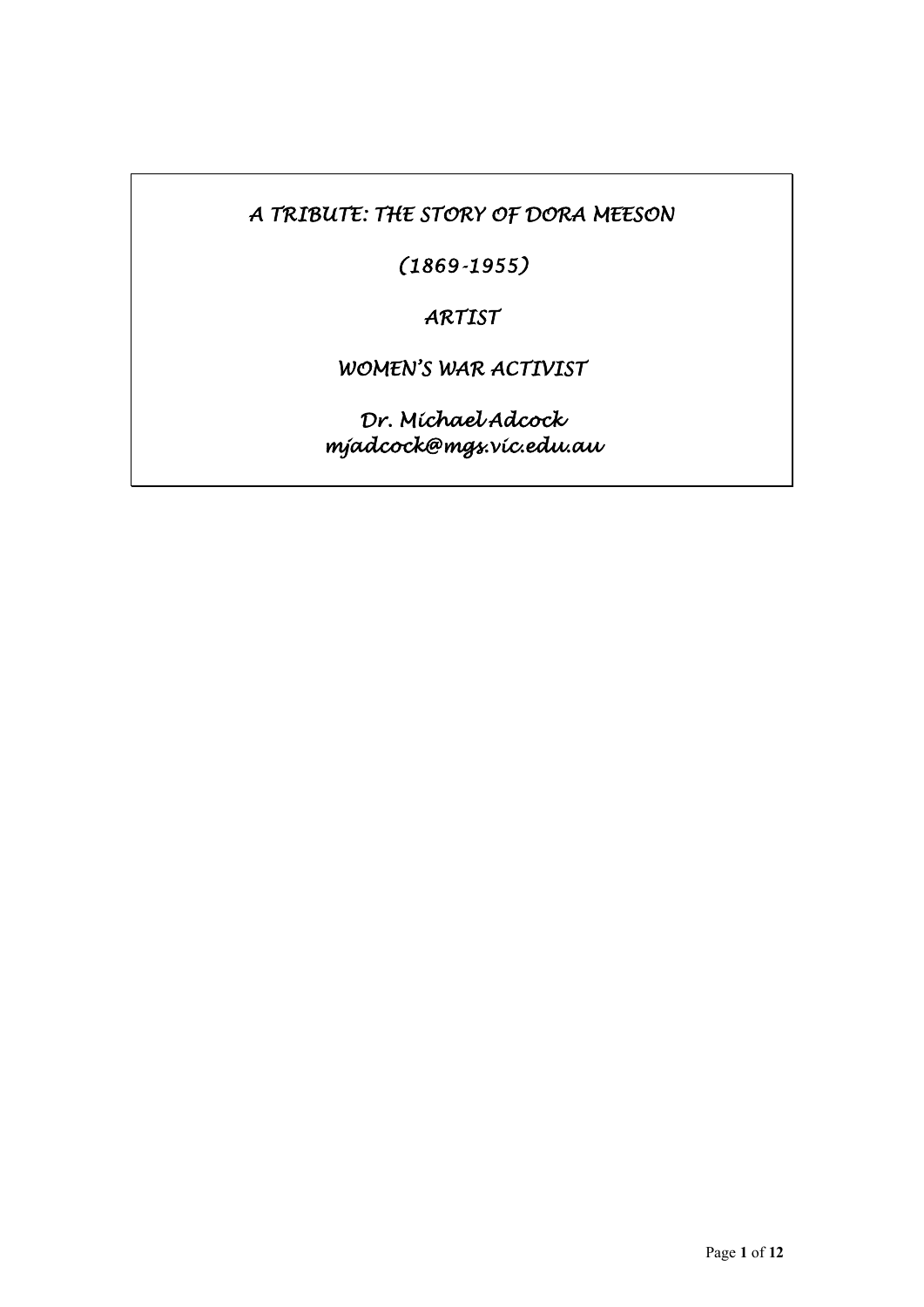# *A TRIBUTE:*

# *THE STORY OF DORA MEESON*

# *(1869-1955)*

# *ARTIST, FEMINIST,*

# *WOMEN'S RIGHTS ACTIVIST*

# *Dr. Michael Adcock mjadcock@mgs.vic.edu.au*

*WHO WAS DORA MEESON?*

It is startling to discover that our own Australian Dictionary of Biography does not accord Dora Meeson her own biographical entry, although it does include her as a subreference to her husband, the conservative artist, George James Coates (1869-1930). Her biography reads thus:

*"In Paris Coates renewed an acquaintance with a fellow art student, Dora Meeson (1869-1955), who arrived in 1898. She was born on 7 August 1869 at Hawthorn, Melbourne, daughter of John Thomas Meeson, schoolmaster, later barrister, and his wife Amelia, née Kipling, and grew up in New Zealand. A student at the Melbourne National Gallery School, and later the Slade School, London, Dora studied in Paris under Benjamin Constant and Laurens. The couple was engaged in France but could not afford to marry until 23 June 1903, some three years after their move to London. They resolved not to have children but to devote themselves to their artistic careers.*

*Coates and Meeson established themselves in Chelsea where they became members of an extensive circle of Australian expatriate artists. To earn money they contributed black and white illustrations to Dr H. S. Williams's Historians' History of the World*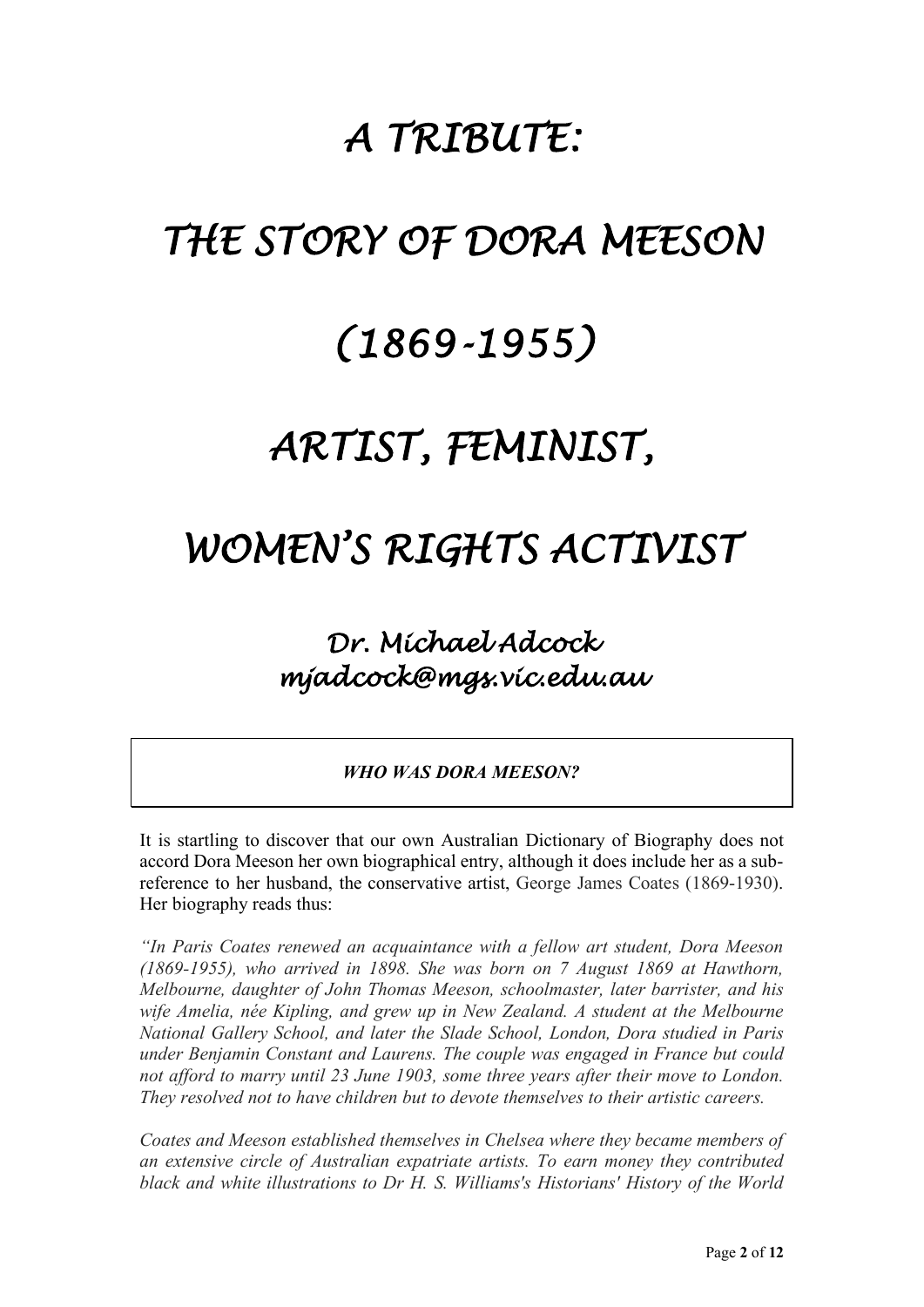*and the Encyclopaedia Britannica. Coates had exhibited 'on the line' at the Old Salon in Paris in 1898 and continued to show there and at the Royal Academy. Recognition did not come until after 1910, with an honourable mention at the Old Salon, prominent public notice at the 1912 Royal Academy exhibition and success at the 1913 New Salon when he was elected an associate (a member in 1927). Numerous commissions followed and soon established him as one of London's leading portrait painters. He was a member of the Chelsea Arts Club, the International Society of Sculptors, Painters, and Gravers and the Royal Society of Portrait Painters. Meeson had the distinction of being the first Australian woman artist elected a member of the Royal Institute of Oil Painters.*

*Despite physical prowess Coates lacked a strong constitution; when Meeson visited Australia alone in 1913 to accompany an exhibition his health collapsed and she had to return to nurse him in Italy. In 1915 he enlisted in the Territorial Royal Army Medical Corps and served as an orderly at the 3rd London General Hospital, attaining the rank of sergeant. He was discharged in 1919 as physically unfit. While never an official war artist, he produced many portrait commissions for the Australian War Memorial. These included portraits of World War I heroes and a large group portrait of [Major General](http://adb.anu.edu.au/biography/bridges-william-throsby-5355)  [\(Sir William\) Bridges](http://adb.anu.edu.au/biography/bridges-william-throsby-5355) and his staff in Egypt—on which Coates and Meeson worked after returning to Australia in 1921-22. Coates also painted portraits of Canadian war heroes.*

*Neither artist responded to developments in art after impressionism and their work remained firmly wedded to strictly representational modes. Primarily a portrait painter, the diffident and unassuming Coates was temperamentally disinclined to challenge accepted assumptions about art despite his admiration for Whistler, Dégas and Puvis de Chavannes. His realism emphasized a harmonious range of low tones and his approach was painstaking and obsessive. While able to handle large-scale works, his best portraits were more intimate such as 'Arthur Walker and his brother Harold' (1912) which reveal a sensitive response to character. Meeson is best known for her many fine impressions of the River Thames, a number of which were acquired after 1945 by the Port of London Authority.*

*Coates died suddenly in London of a stroke on 27 July 1930. A memorial exhibition of his work was opened in May 1931 at the New Burlington Galleries by [Lord Birdwood.](http://adb.anu.edu.au/biography/birdwood-william-riddell-baron-birdwood-5240) His wife continued an active artistic career until her death in London on 24 March 1955. The two were buried together in Rye cemetery."*[1](#page-2-0)

It is intriguing that this article reveals some lack of familiarity with Meeson's work when it states, inaccurately, that *"Neither artist responded to developments in art after impressionism and their work remained firmly wedded to strictly representational modes.*" In the case of Meeson, at least, this is not strictly correct, although it certainly does apply to Coates. She, at least, did progress to a modernist style that might broadly be called Post-Impressionist. Indeed, her own memoirs suggest that her stylistic liberation might possibly have caused some disagreements between her and her husband, and may even have prompted her move out of the studio to her *plein-air* sketching on the Thames Embankment. She wrote: *"Neither did he (George Coates) understand my struggle to express light and colour, but always wanted me to lower my* 

<span id="page-2-0"></span><sup>1</sup> Richard Haese, 'Meeson, Dora (1869–1955)', Australian Dictionary of Biography, National Centre of Biography, Australian National University, http://adb.anu.edu.au/biography/meeson-dora-6318/text9579, published first in hardcopy 1981, accessed online 25 April 2018.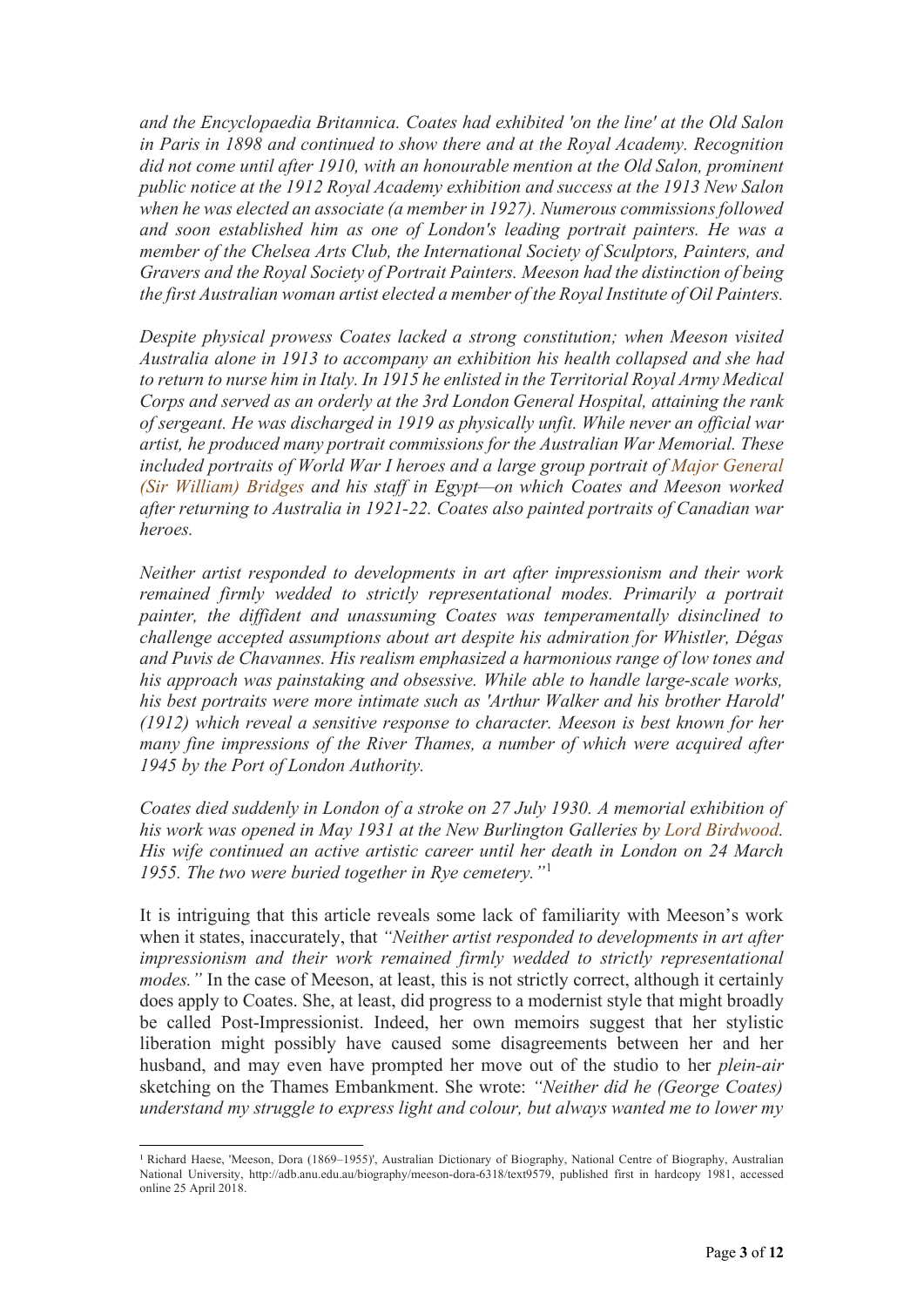*work in tone, whereas I would urge him to lighten his. But we went our separate ways quite harmoniously. The crampedness of painting and living in a studio drove me out to study the river and the multitudinous forms of water, and to try to give it weight and movement and glorious, ever-changing colour, while George concentrated more and more on figure painting."*[2](#page-3-0)

Indeed, the cultural historian becomes alert to her story precisely because of the anomalous contrast between the modern style in her later work, and an apparently inexplicable return to a traditional academic style in *1916. Leaving for the Front*. This work is, in a word, an anachronism, and does not strictly make sense, but historians relish things that don't make sense, because they can often make *other* things make more sense. In the case of Meeson, one of her paintings will open a window upon a whole area of women's experiences and agency in wartime.

In terms of context, we now know - thanks to Victoria Hammond's pioneering research - that Dora Meeson was born in Hawthorn, Melbourne, in 1869, and that her family lived variously in Australia and New Zealand, before moving back to England permanently. [3](#page-3-1) Artistically, she was a competent painter: she had studied at the Académie Julien in Paris, and had had works accepted for the Paris Salon annual exhibition.

#### **DORA MEESON, PAINTER OF BRITISH LABOUR**

View a sample image at: [https://www.theaustralian.com.au/arts/review/heart-of-the](https://www.theaustralian.com.au/arts/review/heart-of-the-river-thames-captured-by-artist-dora-meeson/news-story/04a972e6aaa655c3bf702f464171ac26)[river-thames-captured-by-artist-dora-meeson/news](https://www.theaustralian.com.au/arts/review/heart-of-the-river-thames-captured-by-artist-dora-meeson/news-story/04a972e6aaa655c3bf702f464171ac26)[story/04a972e6aaa655c3bf702f464171ac26](https://www.theaustralian.com.au/arts/review/heart-of-the-river-thames-captured-by-artist-dora-meeson/news-story/04a972e6aaa655c3bf702f464171ac26)

Meeson was also an artist who broke boundaries. In Australia, as in Europe, there was still a pervasive conservative prejudice that if women were to paint, then they should properly restrict themselves to demure subjects fit to women's domestic experience, preferably floral studies, babies and children, genteel social gatherings and so on. It was considered somehow indelicate for a woman to treat beefy subjects such as masculine labour, although some, like Emma Minnie Boyd, forged ahead and blithely did so anyway. What use, after all, are conventions, if not to be defied?

In England, for example, Meeson deliberately painted scenes of labour on the Thames embankments, and scenes of shipping on the river itself, arguing that the very choice of such subjects was political, because she had claimed subjects traditionally reserved for men. Indeed, Victoria Hammond has discovered that she insisted on going out on a boat on dangerously stormy days, and on painting away amidst dangerous wind storms. She asserted that, in doing so, she had established her equal right with men to have a vigorous male point of view – on the surging river – rather than a 'tame' point of view from the river bank.

<sup>2</sup> Dora Coates, *George Coates. His Art and Life.* (London: Dent, 1937), p. 62.

<span id="page-3-1"></span><span id="page-3-0"></span><sup>3</sup> Victoria Hammond and Juliet Peers, *Completing the Picture. Wome Artists of the Heidelberg Era* (Melbourne: Heide Art Gallery, 1992).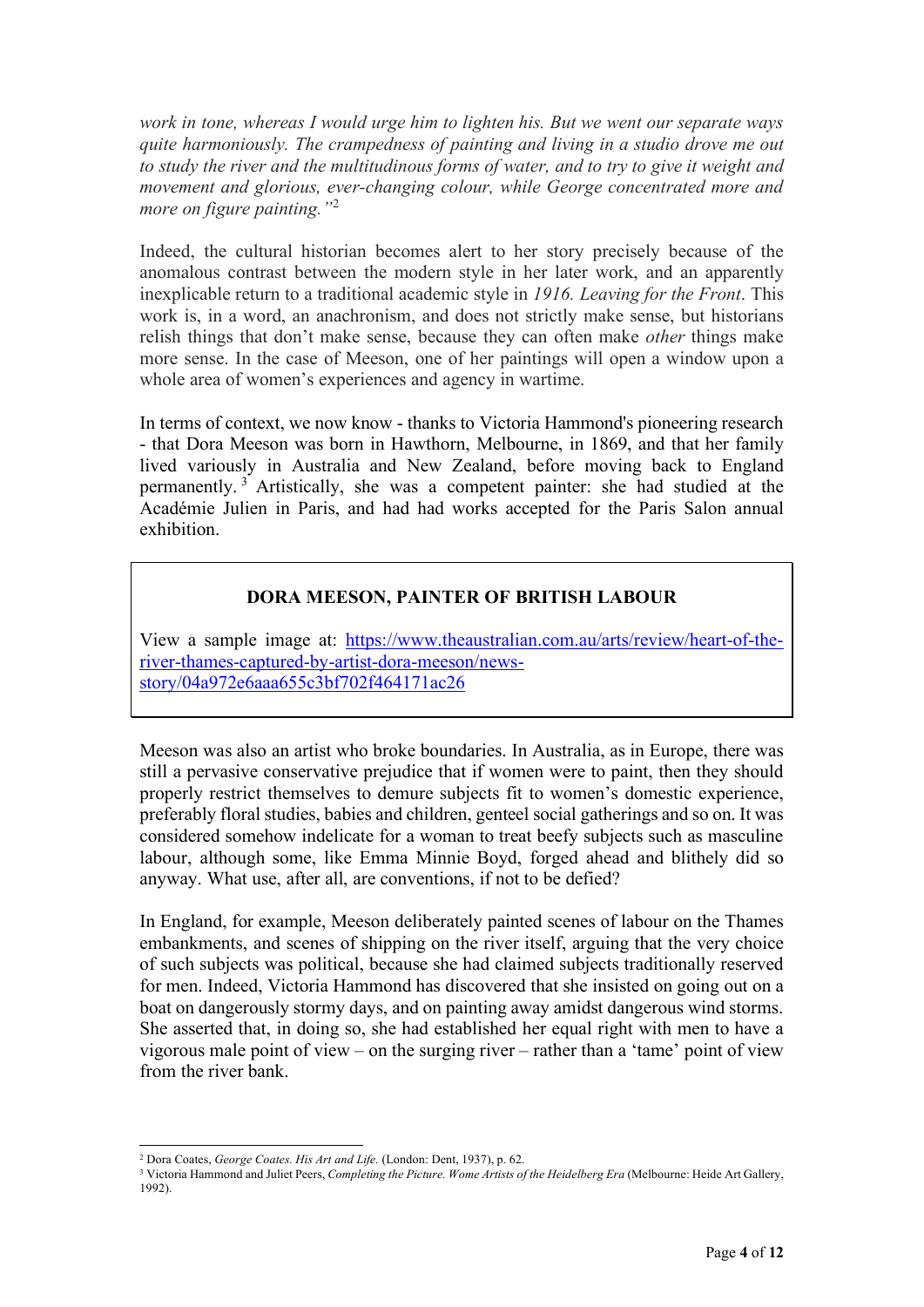Moreover, it was during her forays into the London docklands that another dynamic began to occur: she started getting to know the working-class families of the area. After the declaration of war in 1914, she was more aware than most of the economic hardship that these families almost immediately suffered once the breadwinner was gone, be it because he was still on active service or reported killed in battle.

# **DORA MEESON, SUFFRAGETTE**

At present, the teaching of Australian History requires that we study wars also on the home front, and that we trace their impact on civilians. On the whole, though, it is almost inevitable that the focus would be on women valiantly 'making do', making household economies, and the rather more fraught issue of women in Australia who steppeed into men's places in wartime factories (the 'Thanks Girls and Goodbye' issue).

All of the above is perfectly legitimate history, but one suspects that there are far more extraordinary stories to be told. Dora Meeson's is one of them.

We discover that our artist was also an activist for women's rights, and a great suffragette. She was in charge of the London Branch of the Australian and New Zealand Voters' Committee.

### **IMAGE: MEESON:** *Banner of the Aust/NZ Voters' Committee*

View image at: [http://www.abc.net.au/radionational/programs/drive/historyonics3a](http://www.abc.net.au/radionational/programs/drive/historyonics3a-women27s-suffrage-rpl/4692292)[women27s-suffrage-rpl/4692292](http://www.abc.net.au/radionational/programs/drive/historyonics3a-women27s-suffrage-rpl/4692292)

She painted the union banner for the great Suffrage March of 1908 in London. Her husband marched with her on this occasion. He was clearly of a like mind, politically, to her. Meeson wrote: *"George and I both threw ourselves heart and soul into the suffrage movement […] he was keen on fair play and believed in granting the same facilities to women as to men to further their natual abilities, nd he had the very human wish to support anything that would improve the condition of the masses."* [4](#page-4-0)

Meeson also designed posters to publicise these marches. (View example at [https://www.wikitree.com/photo/jpg/Meeson-6-2\)](https://www.wikitree.com/photo/jpg/Meeson-6-2).

<span id="page-4-0"></span><sup>4</sup> Ibid., p. 50.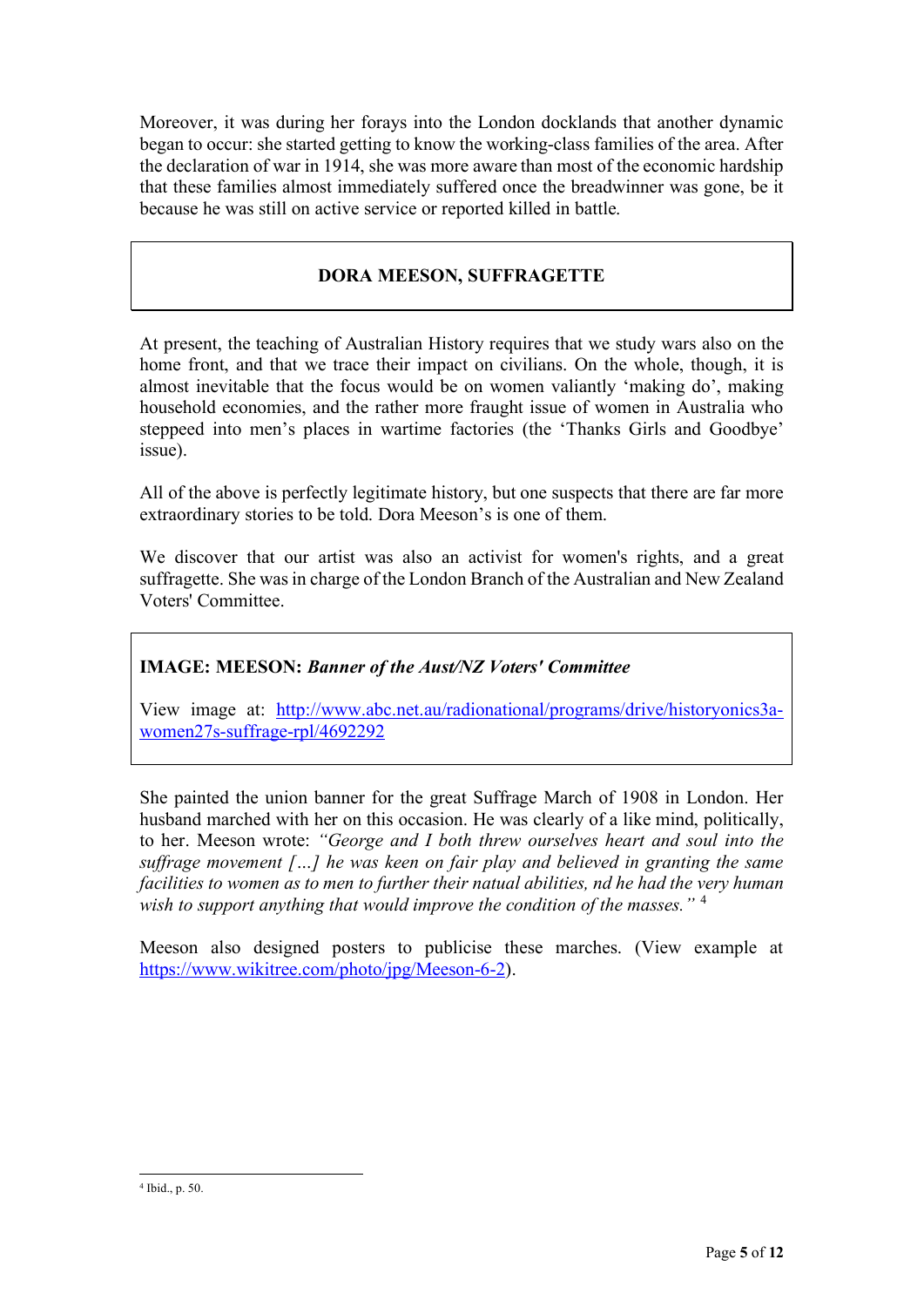# **DORA MEESON, HOME FRONT ACTIVIST FOR WOMEN**

When the Great War broke out, she realised that the conflict entailed real and serious deprivation for the women left behind in Britain. She noticed that many women and children were being left in poverty by the departure of their menfolk to the front, especially when government separation allowances took months to come through. Accordingly, Meeson worked to help establish the Women's Police Volunteers, which attempted to help women who were often so desperate that they were forced into prostitution. These volunteers were, on the whole, educated middle-class women who used their greater resources and agency to assist Belgian refugees, and British women of working-class families.

(View photograph of this group at: [http://blog.nationalarchives.gov.uk/blog/files-film](http://blog.nationalarchives.gov.uk/blog/files-film-women-policing-women/)[women-policing-women/\)](http://blog.nationalarchives.gov.uk/blog/files-film-women-policing-women/).

# **IMAGE:**

**DORA MEESON** *1916. Leaving for the Front* **c. 1916 Oil on canvas, 162.0 x 122.6 cm.**

### **BALLARAT FINE ART GALLERY, VICTORIA**

View image at: [https://www.thecourier.com.au/story/2736716/responses-to-painting](https://www.thecourier.com.au/story/2736716/responses-to-painting-sought/)[sought/](https://www.thecourier.com.au/story/2736716/responses-to-painting-sought/)

Dora Meeson's painting *1916. Leaving for the front* would not, today, be considered a great painting in terms of what we now understand to be modern art, but it provides a superb opportunity to investigate the experiences of Australian women in war.

When asking students to investigate an image, I suggest that there are three levels upon which we might work.

The first level is the **context**: we try to discover something about the artist, and the circumstances in which she produced the work.

The second level is the **text** itself: we try to read the image closely, and to draw conclusions about what the artist intended us to understand from it.

This work depicts the dramatic moment at which a soldier leaves for the front in full kit, but it is neither the proud recruit nor his equipment that holds our attention. His departure is placed in the context of the women he is leaving behind, mother, wife and children. The study of the four faces is a rich text of emotions; the elder daughter stands staunchly holding the soldier's greatcoat and Lee Enfield .303 Rifle. Note that this is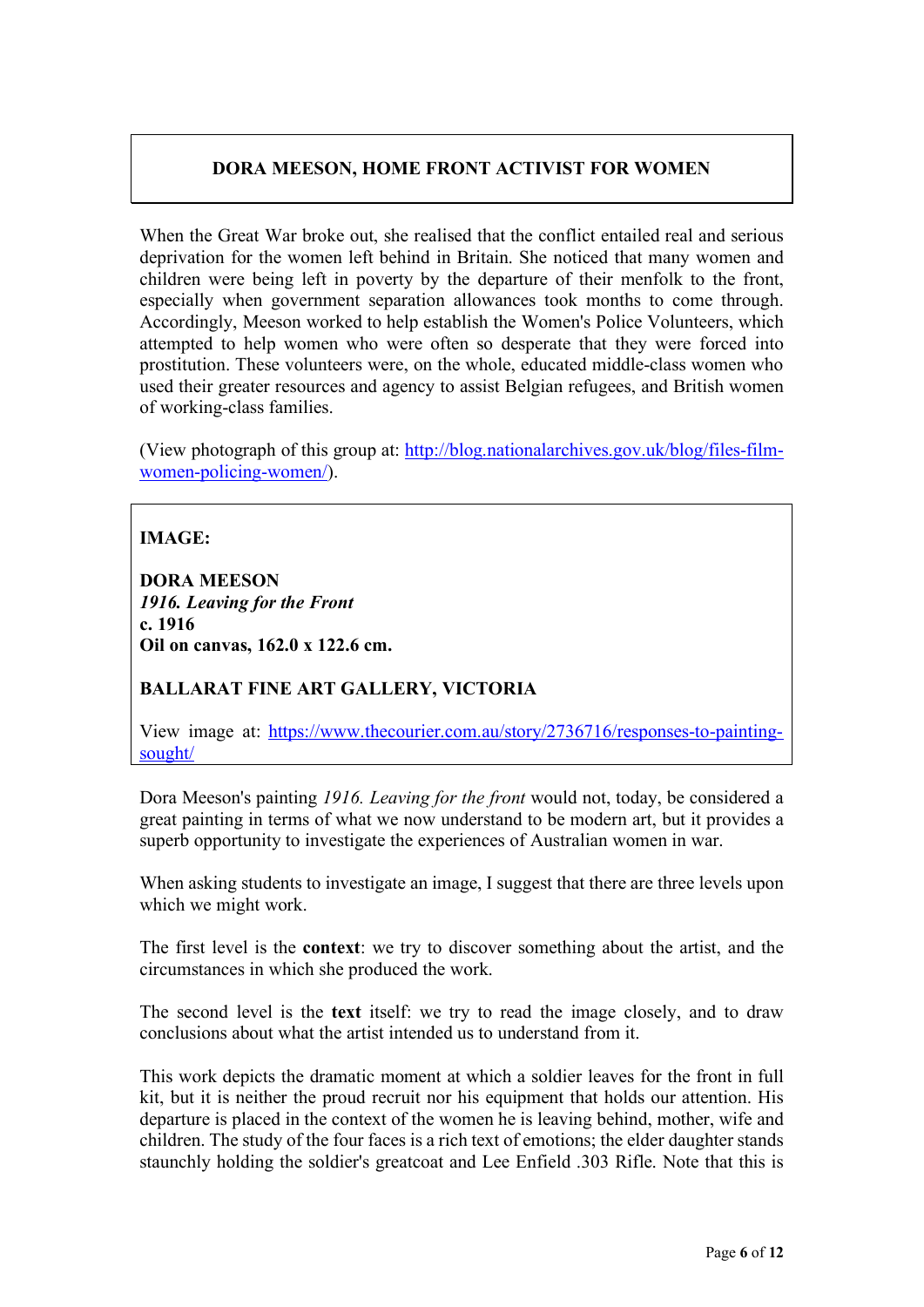not 1914: it is specifically and significantly dated to 1916, by which time the great slaughters of 1915 had established what going to the front really meant.

So we have looked at the context, and we have looked closely at the text. There is a third possible level, which I like to call the **super-text**: as we research further, we often discover details which make us reinterpret the text of the painting.

The super-text of this painting emerges when we realise that it is painted in a far more conservative style than most of Meeson's work.

**DORA MEESON** *In a Chelsea Garden* **1913 Oil on canvas, 87.5 x 61.0 cm.**

#### **CASTLEMAINE ART GALLERY, VICTORIA**

View im age at: [https://maryannadair.com/2017/07/30/how-many-kinds-of-sweet](https://maryannadair.com/2017/07/30/how-many-kinds-of-sweet-flowers-grow-in-an-english-country-garden/dora-meeson-garden/)[flowers-grow-in-an-english-country-garden/dora-meeson-garden/](https://maryannadair.com/2017/07/30/how-many-kinds-of-sweet-flowers-grow-in-an-english-country-garden/dora-meeson-garden/)

Victoria Hammond correctly points out that *1916. Leaving for the Front* is a sentimental genre picture of the sort painted in the 1880s and 1890s, but that it was totally out-ofdate by 1916. Admittedly, elderly collectors with more traditional tastes might still have bought works in this style.

Meeson herself, however, was by then actually quite modernist in her use of bright colours and free brushstroke. We can clearly see this is a work that she donated to the Castelmaine Art Gallery in 1922, *In a Chelsea Garden.* This work establishes beyond doubt that as early as 1913 she had already progressed to a modernist style – in the sense of bold colours and free brushstroke – *before* the war broke out, and that three years later *regressed* to her more traditional style of painting in this work. In general, artists do not usually go backwards in their personal stylistic development in this manner, unless some external factor, such as a lucrative commission, compels them to do so.

The solution to the mystery is that Meeson wanted not only to alert people to the difficulties that these women would face, but to actually alleviate these problems financially. She painted this work for ready sale, because she knew it would appeal immediately to conservative art collectors, whereas her own modernist work would probably not. Meeson did indeed this work profitably, and immediately used the money from the sale of this painting to directly finance her relief work.

There is another quietly radical aspect of this painting, although we will not see it if we just view the work in photographic reproduction in an art book. It is very large in format, and its unusual size is itself subversive. If we view the work in the flesh at Ballarat, we immediately notice that it is truly a monumental painting. This too is radical, because these large canvases were still usually implicitly reserved for 'noble' subject (like historical paintings), not for humble topics (such as this genre scene, or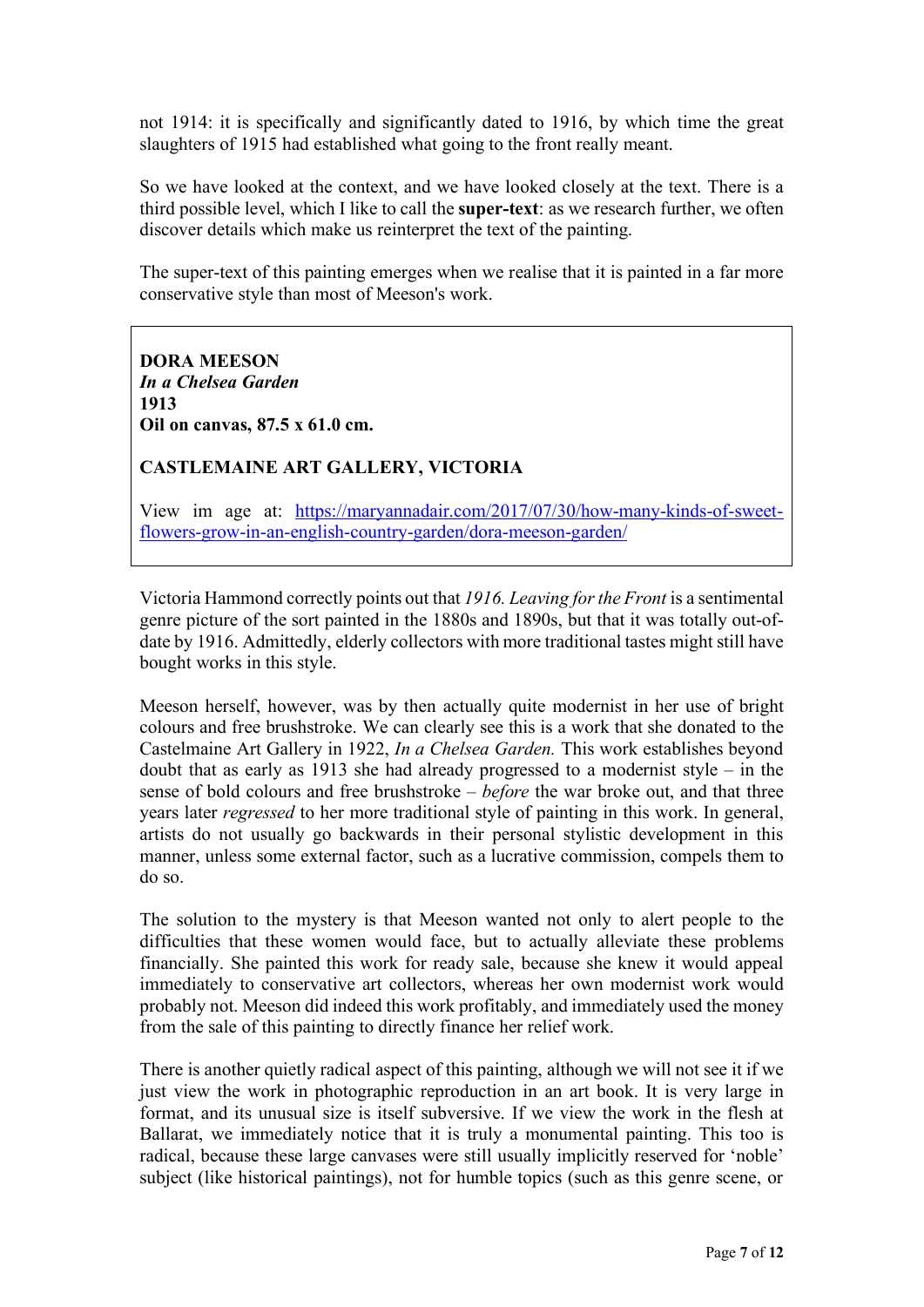scene of everyday life.) As modern viewers, we are now altogether heedless of the significance of size of a canvas: a big canvas is simply physically big because the artists chose it to be large, and this now has no accrued connotations. To an older viewing public in 1916, however, this transgression of size and genre would have been a little shocking and unsettling.

## **WHAT DOES THE PAINTING** *MEAN***?**

We might further pursue this *sondage* with an apparently obvious question: What did Dora Meeson actually *mean* when she created this image?

We already know that this is a genre picture, intended to inspire a certain sentimental reaction in the viewer. But is it a patriotic war picture? Is Meeson valiantly celebrating the heroic British tommy and the three generations of women who fondly wish him well and farewell?

We may not immediately notice that Meeson has handled this matter very cleverly and adroitly. A hasty reading might intially suggest just such a patriotic reading. Victoria Hammond confirms that people may well have been misled as to its meaning, having discovered that this work was routinely reproduced as an engraving in Australian newspapers during the 1920s, as an illustration for ANZAC day activities.

If the painting is a subterfuge, then we know that the trick worked, since it passed muster and sold. But let us look again. As best we can tell from the stark room and the plain clothing, this appears to be a home of quite modest means. It may be a depiction of the very type of working-class family that Meeson knew well in the Thames area. Indeed, it would be fascinating to discover whether Meeson might even have asked a real family, or a collection of real individuals, to pose for her, either in their own home or in her studio. We do know that the grandmother and mother depcited here may well suffer deprivation for two more years, and that the children will go hungry.

Victoria Hammond argues convincingly that the emotion on the women's faces is not merely love and loyalty, but a sense of helplessness and anxiety. If Hammond is right, then this is, in the purest form, a feminist painting, because it explores women's experiences in depth. Notice the contrast between the happy, smiling, excited child and the drawn look of dread on the young woman's face directly behind the child: her eyes express foreboding, and the terrible sense that the man may be seeing the infant for the last time. That look of Terrible Knowledge is, in turn, reiterated on the face of the older womean behind her. The reason is that this is not 1914, but 1916, and there could be no mistaking the man's probable imminent fate in some of the most massive and pointless slaughters in modern military history. It is not clear whether he has volunteered or been called up – probably the latter – but his fate is most uncertain.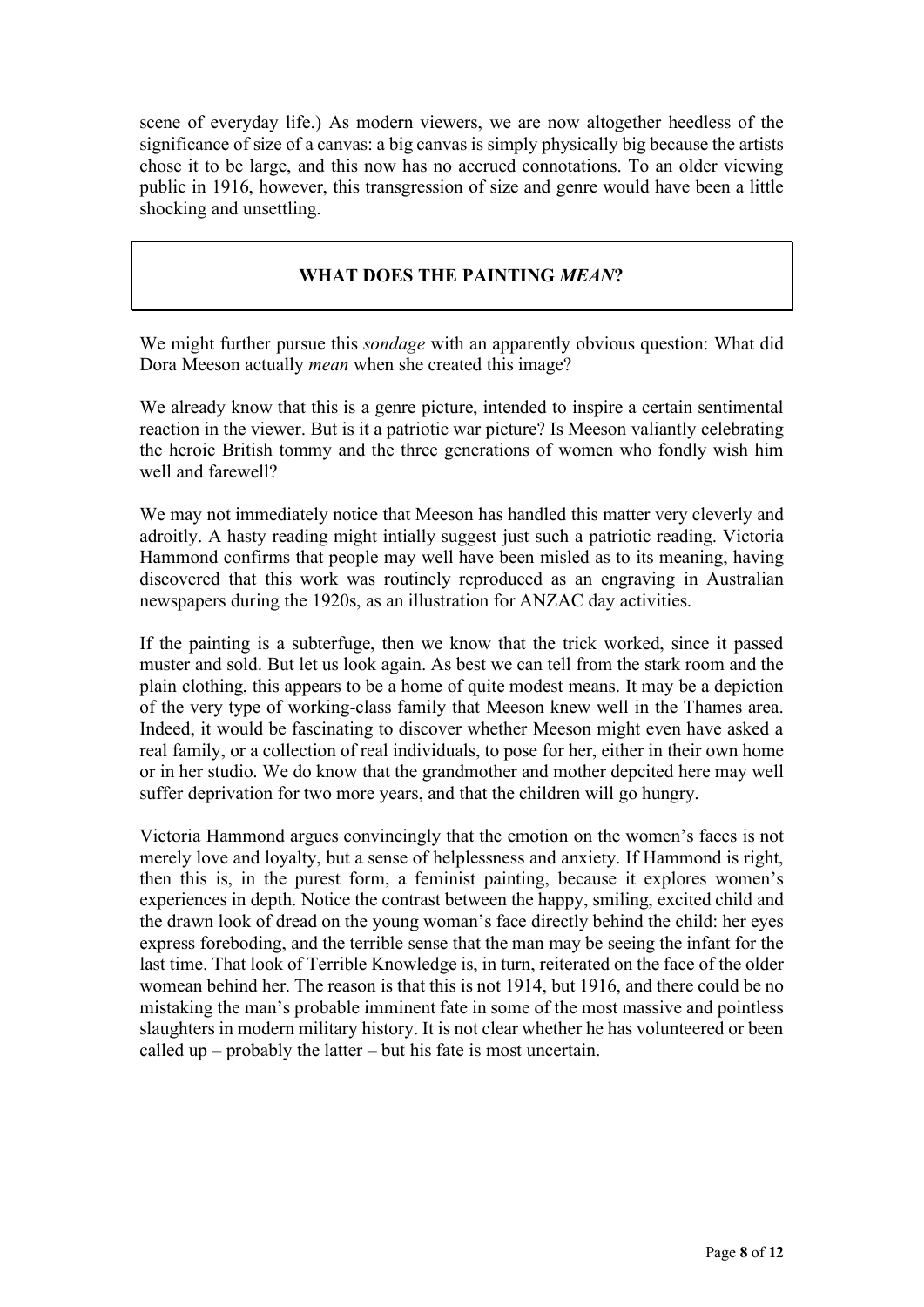### **EPILOGUE**

It is gratifying to learn that this courageous, humane and proactive woman did prosper. In 1919, she was honoured by being the first Australian woman artist to be admitted to the Royal Institue of Painters in Oil in London.<sup>[5](#page-8-0)</sup> Meeson and her husband did return to Australia in 1921, and held multiple exhibitions in Melbourne and in regional cities such as Castlemaine, where she donated a canvas to the city's art gallery. Ever the entrepreneur, she discovered that her English scenes of the Thames sold very well in Australia; at the same time, she realised that Australian scenes would sell well back in England, so she industriously knocked off a whole range of Australian landscapes while touring Victoria. Her husband died in 1930, but she continued to paint and to exhibit during the 1930s. She lived to see the Second World War in England, and painted watercolours to depict the damage caused by German bombing of Chelsea. This body of work is now in the collection of the Australian War Memorial.

Dora Meeson died in Chelsea aged 86: a long and worthy life, and still richly deserving of an appropriate biography. Victoria Hammond concludes: *"Dora Meeson is the most complex and intriguing of this group of women: painter, illustrator, author, suffragist, breadwinner and loyal wife, she juggled her professional career as an artist with her pioneering crusades for the women's movement, while at the same time supporting and protecting her gentle husband, the artist George Coates. Curiously, although formiddable on the subject of equality for women, and although it was largely income from the sale of her paintings that supported the household, she regarded Coates' career as more important than her own."* [6](#page-8-1)

<span id="page-8-0"></span><sup>5</sup> Ibid., p. 52.

<span id="page-8-1"></span><sup>6</sup> Ibid., p. 50.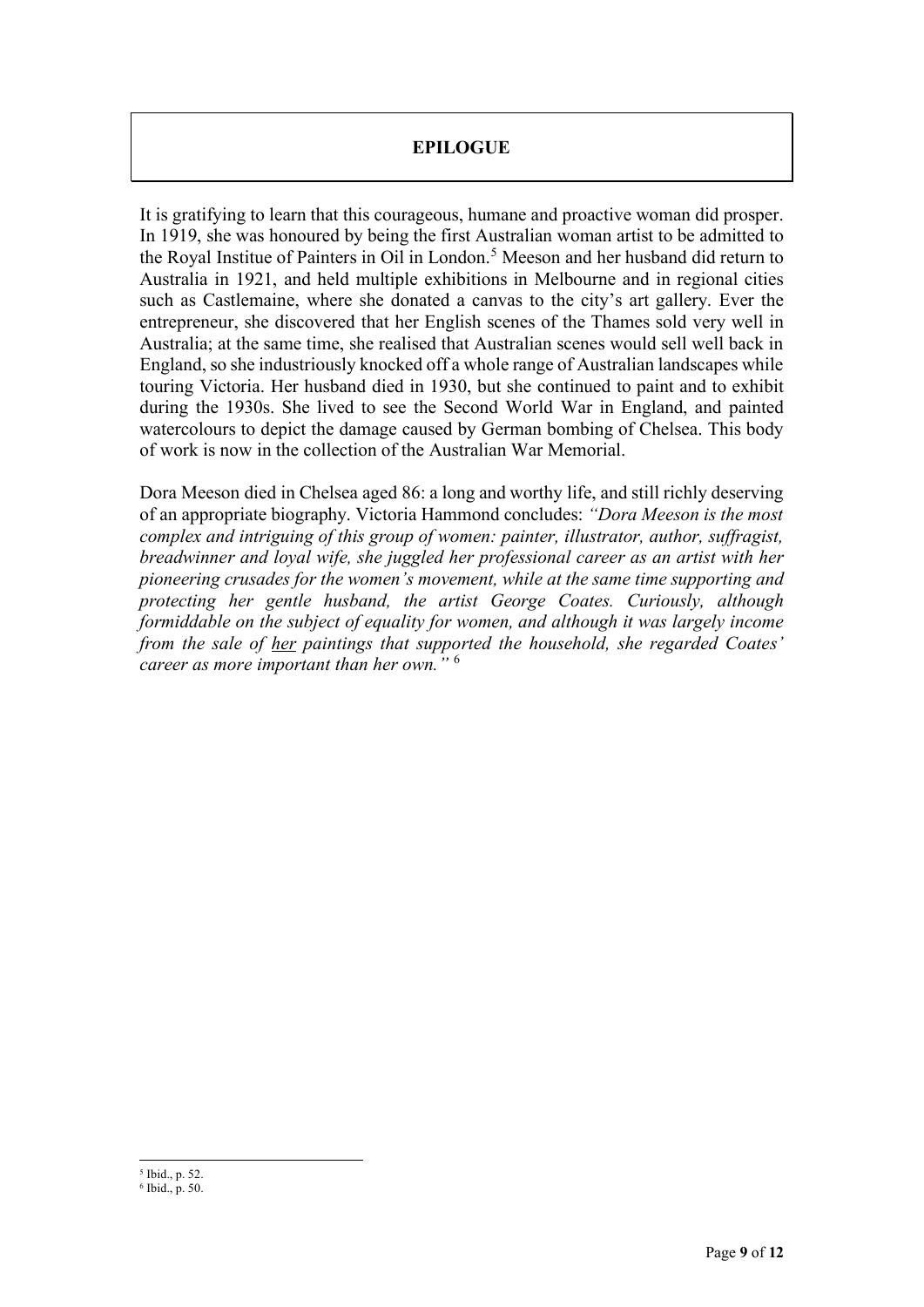## **FOR TEACHERS OF AUSTRALIAN HISTORY**

### **QUESTIONS FOR VISUAL ANALYSIS**

**DORA MEESON'S** *'1916, LEAVING FOR THE FRONT'* **(1916)**

#### Facts on file:

Artist: Dora Meeson (Australian, 1869-1955) Title: *1916, Leaving for the Front* Date: c. 1916. Medium: Oil on canvas, 162.0 x 122.6 cm. Collection: Ballarat Fine Art Gallery Reference: Exhibition catalogue, Melbourne (Heide), 1992, *Completing the Picture. Women Artists and the Heidelberg Era,* number 33.

FOCUS: WHAT ARE THE MEANINGS THAT ARE WRITTEN INTO THIS PAINTING?

- 1. Dora Meeson's painting avoids heroicising the role of the male soldier alone: she attempts to place his departure for war in the broader context of the family as a whole. How does her painting remind us that war affects all members of society in some way? How might you predict that the various members of this family might be affected by the soldier's absence?
- 2. How does Dora Meeson remind us that the experience of separation and of managing at home - has in a sense traditionally been a significant part of women's role over the generations?

FOCUS: HOW DOES THIS PRIMARY SOURCE FIT INTO THE CONTEXT OF THE FIRST WORLD WAR?

- 3. When this soldier was departing for the front in 1916, the situation was quite different to the hopeful, optimistic conditions of 1914. What was the nature of the war to which this man was going?
- 4. Dora Meeson's painting reminds us that war forces women to endure separation and to take over full management of the 'home front'. In what other ways were Australian women able to participate more directly in the war effort?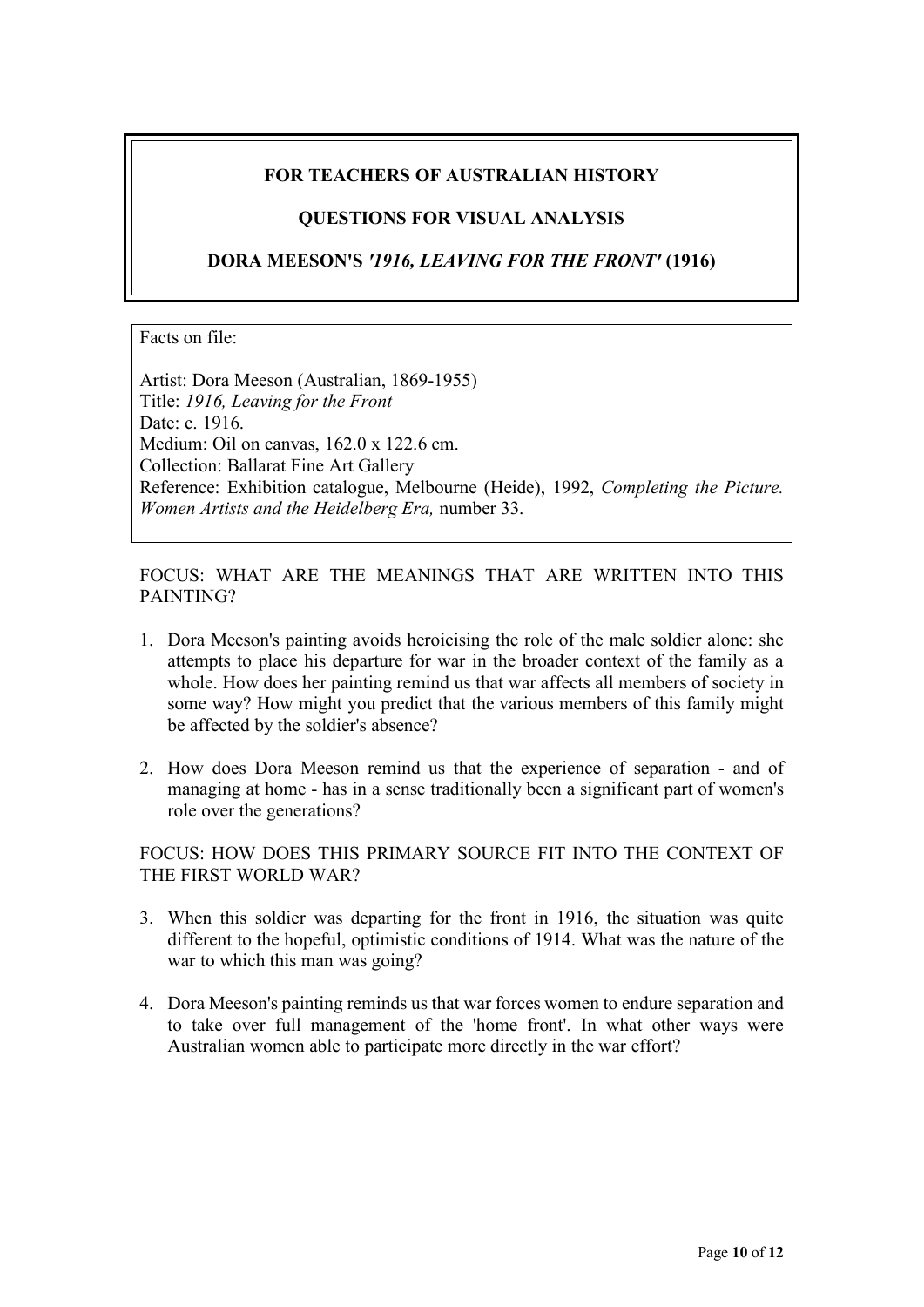**DORA MEESON (1869-1955)** *In a Chelsea Garden* 1913 Oil on canvas, 87.5 x 61.0 cm. CASTLEMAINE ART GALLERY, VICTORIA

#### **DORA MEESON (1869-1955)**

*1916, Leaving for the Front* c. 1916. Oil on canvas, 162.0 x 122.6 cm. BALLARAT FINE ART GALLERY Reference: Exhibition catalogue, Melbourne (Heide), 1992, *Completing the Picture. Women Artists and the Heidelberg Era,* number 33.

#### **DORA MEESON (1869-1955)**

*The Thames* c. 1915 Oil on canvas, 30.0 x 38.0 cm. AT AUCTION

This canvas allows us a glimpse of Meeson's work on the Thames Embankment. These are views of a distinctively industrial riverscape, with steamboats, possibly tugs, on the turbulent waters of the Thames, and looming factories on the bank. This is also a study of a powerful effect of light, with sunlight breaking through the murky foggy atmosphere of London. The thick, gestural application of apint is very muscular indeed, attesting to the use of a heavily loaded brush and possibly a palette knife.

#### **MARIE BASHKIRTSEFF**

*The Academie Julien* 1881 oil on canvas, 154.0 x 186.0 cm. STATE ART MUSEUM, THE UKRAINE

In this monumental canvas, the painter Marie Bashkirtseff depicts a life study class apparently held exclusively for women. The young male model, modestly clad, is posing as a youthful John the Baptist.

#### **DORA MEESON (1869-1955)**

*View of the Thames Below Tower Bridge* 1950 Oil on baord, 58.0 x 46.5. cm. AT AUCTION

This small oil on board allows us a glimspe of Meeson's style late in her career. She is still working on scenes of the Thames, and emphasising its true quality as an industrial waterway, even though she was here quite close to a famous historical landmark. She appears to have reverted to a slightly more naturalistsic way of painting, and to rather